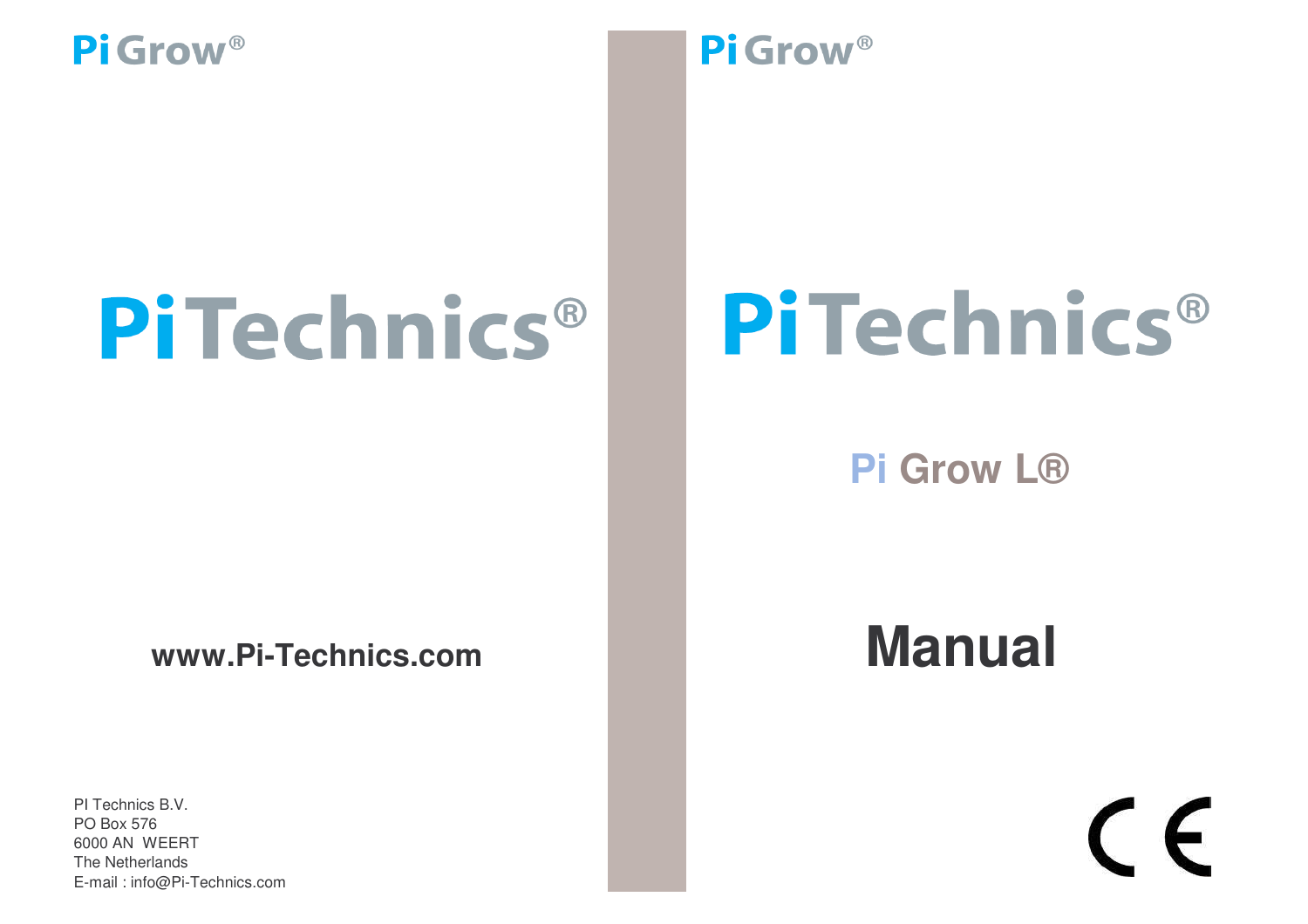#### **Table**

| 1. General        | page 2 |
|-------------------|--------|
| 2. Installation   | page 3 |
| 3. Set-up         | page 4 |
| 4. Warranty terms | page 4 |

#### **1. General**

Thank you for purchasing your Pi-Grow® unit, which is <sup>a</sup> high quality control unit for 4 high-pressure sodium lamps. When used correctly , the set and the lamps connected to it will provide many hours of service.

This manual contains instructions relating to equipment use and maintenance.

Please read it carefully before starting to use

the product and ensure that others who use this set also read these instructions and take all the precautionary measures required.

as improper use. This set has been designed exclusively to control high pressure sodium lamps such as the Philips PIA Green Power 600Watt. The device may only be used for the purpose for which it has been designed and is intended, all other applications will be categorised

by carelessness or failure to observe the manufacturer's instructions when operating The manufacturer is not liable for damage to property or personal injury that is caused or installing the Pi-Grow L® unit.

## **PiTechnics®**

### Pi Grow<sup>®</sup>

**Please visit our web site for more information** about the products offered by Pi Technics:

## **PiTechnics®**

### www.Pi-Technics.com

## PiTechnics®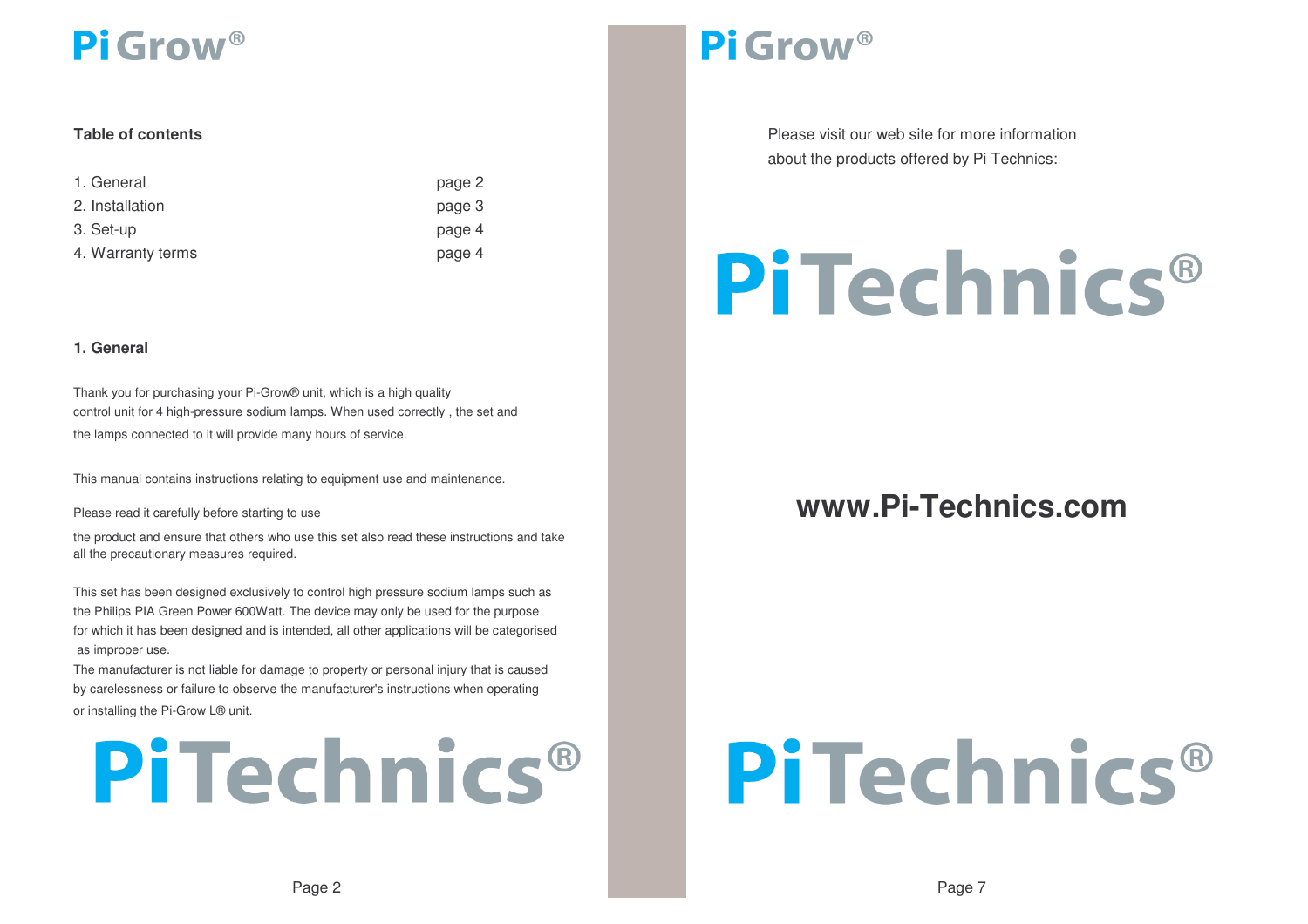Stamp

**PiTechnics®** 

| Send this warranty card together | A copy of the original purchase recir |
|----------------------------------|---------------------------------------|
|                                  |                                       |
|                                  |                                       |
|                                  |                                       |
|                                  |                                       |

Your details: Your details:

Name:

Adress:

Postal code: Postal code:

\_\_\_\_\_\_\_\_\_\_\_\_\_\_\_\_\_\_\_\_\_\_\_\_\_\_\_

Page 6 Town/city:

 $\mathcal{L}_\text{max}$ 

PI Technics B.V.

PI Technics B.V.

F.a.o. Warranty Department

F.a.o. Warranty Department

PO Box 576 Box 576 6000 AN Weert The Netherlands

The Netherlands 6000 AN Weert

Telephone number: Telephone number:

 $\mathcal{L}_\text{max}$ 

E-mail:

 $\mathcal{L}_\text{max}$ 

 $\mathcal{L}=\{x\in\mathcal{L}: x\in\mathcal{L}\}$ 

Pi Grow<sup>®</sup>

#### **2. Installation**

- Make sure the control box is not connected to an electrical supply during installation: remove the plug from the wall socket.
- This system is rated to IP20 and may only be installed in <sup>a</sup> dry environment.
- The control box can be mounted to <sup>a</sup> sufficiently solid wall or partition using the six screws provided. Note that the control box weights <sup>a</sup> good 29 kg.
- Connect up the lamps using the cables and installation hardware. The cable glands are designed to relieve strain on the cables. Tighten the glands to im mobilise the cables in position.

#### **2.2Technical data**

Pn=2400W

Un=230Vac, 5 0Hz

z ls= 16A

Page 3